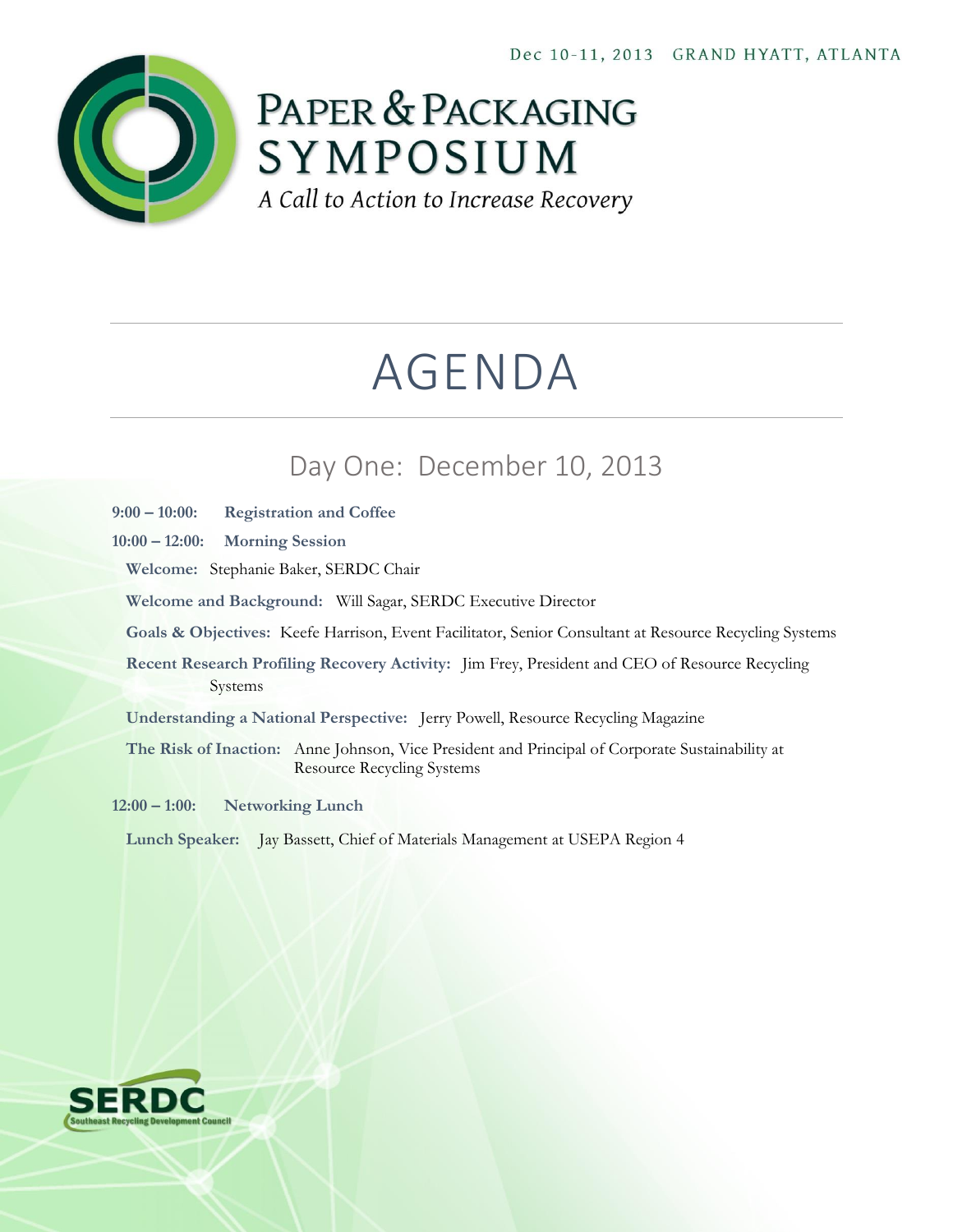

A Call to Action to Increase Recovery

**1:00 – 3:00: Afternoon Session**

#### **Retail and Brand Panel – Facilitated Discussion and Questions from the Audience**

Panel members:

- Elisabeth Comere, Director of Environmental and Government Affairs at Tetra Pak
- Rob Kaplan, Director of Product Sustainability at Walmart
- Jeff Meyers, Manager of Sustainable Packaging for Coca-Cola North America Group
- Laura Rowell, AMERIPEN and Global Sustainable Packaging Manager Consumer Products at Sonoco Packaging
- Beth Schmitt, Director of Recycling at Alcoa

#### **Presenting a Proposal for Action**

- Overviewing a Systems Approach: Keefe Harrison
- Where to Begin: Jim Frey
- Your Questions (please submit questions in writing to the facilitator)

#### **3:00 – 3:30 Break**

**3:30 – 5:00 Late Afternoon Session**

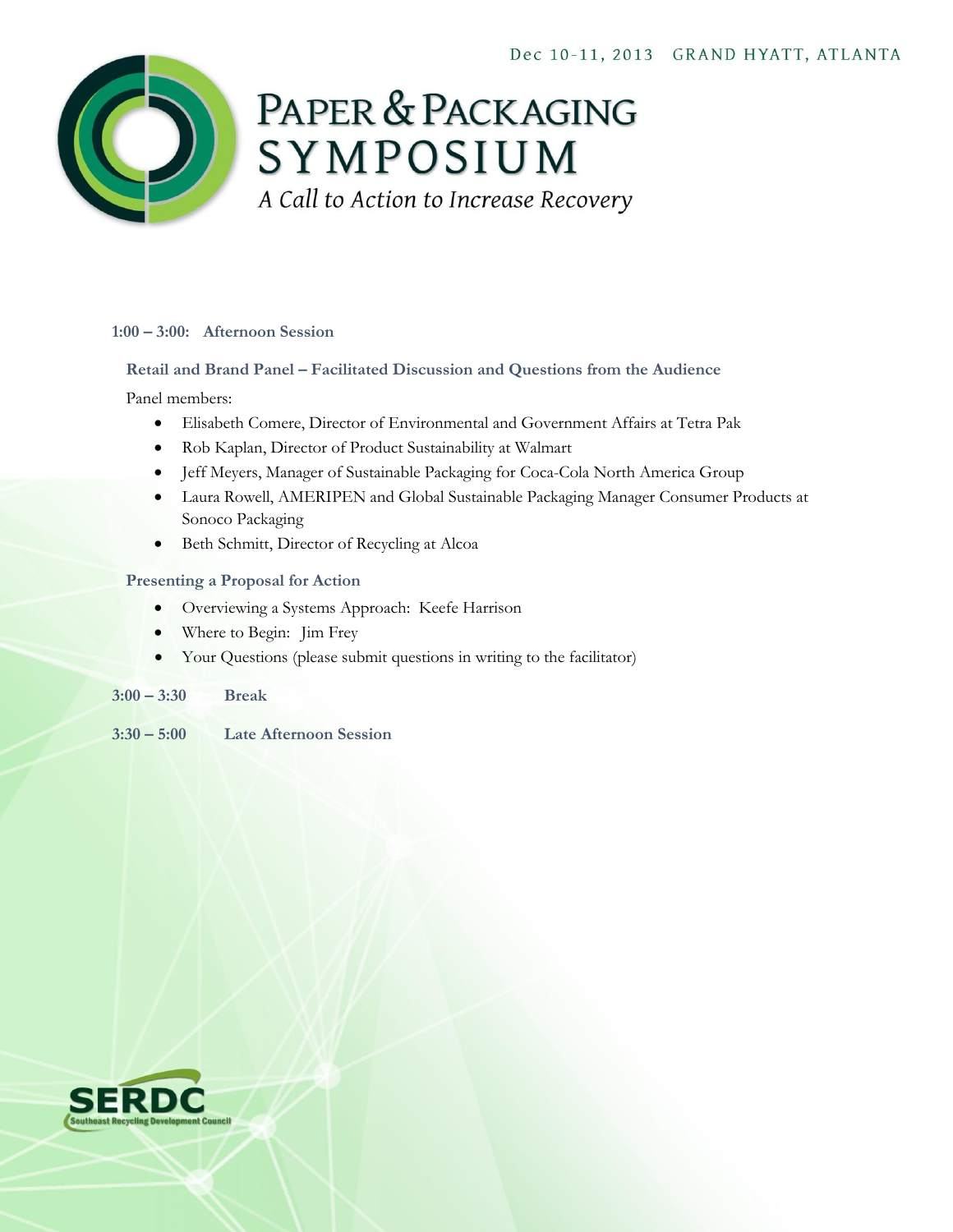

A Call to Action to Increase Recovery

#### **Recycling Sectors Panel and Facilitated Discussion**

Panel Members:

- Jeff Fielkow, Executive Vice President Revenue, Growth, Development at ReCommunity Recycling
- Scott Mouw, Recycling Section Chief, N.C. Department of Environment and Natural Resources
- Susan Robinson, Federal Public Affairs Director, Waste Management
- Steve Thompson, Director of Curbside Value Partnership

#### **Small Group Discussion**

 Your Feedback: What stands out as most appealing? What stands out as most worrisome? What needs more clarification?

#### **5:00 Closing Thoughts for the Day**

**5:00 – 6:30 Reception**

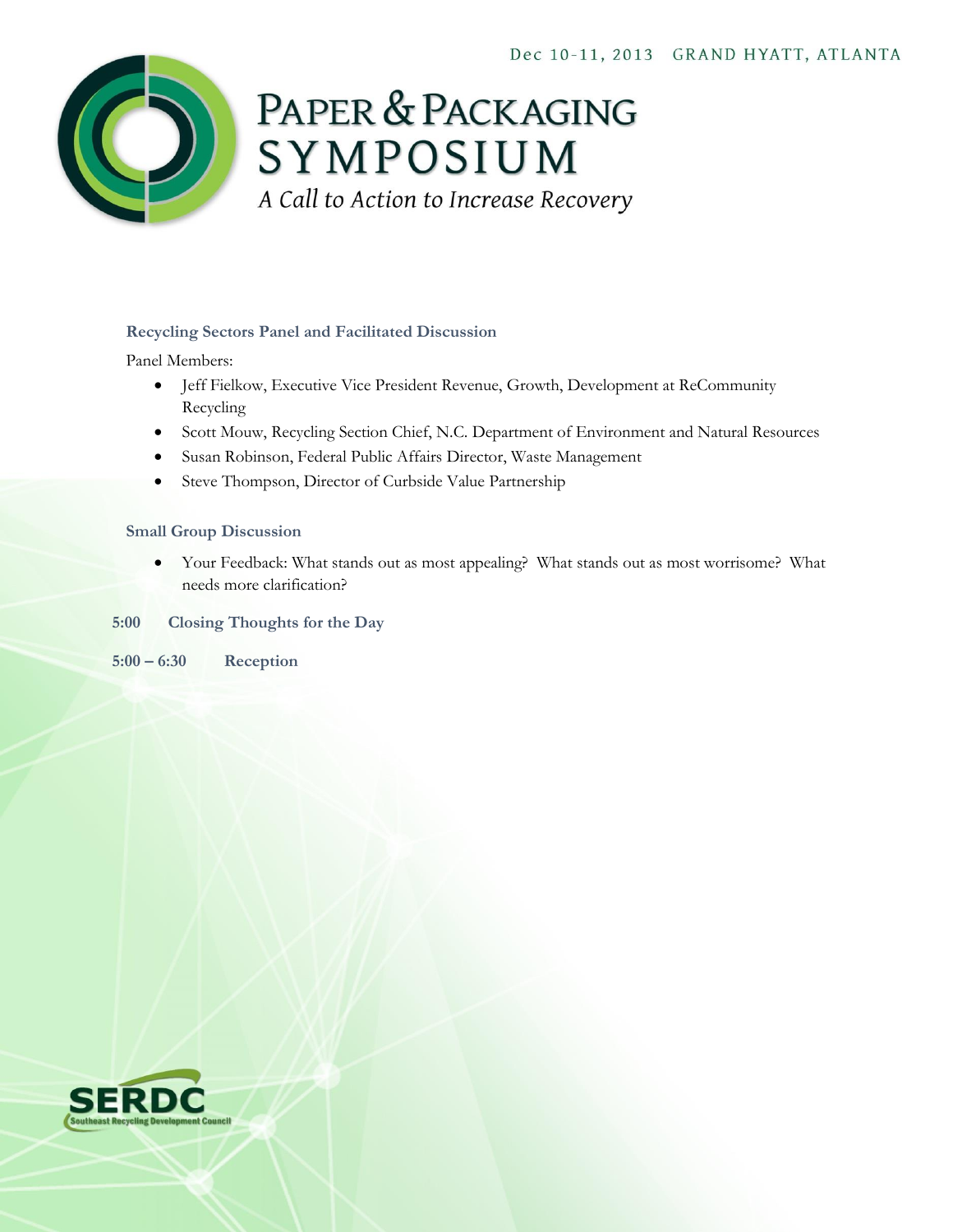

A Call to Action to Increase Recovery

### Day Two: December 11, 2013

**7:00 – 8:00 Breakfast 8:00 – 10:00 Morning Session Welcome:** Will Sagar

Review of the Proposal and Goals: Keefe Harrison

**Understanding Collective Financing: Evaluating Return on Investment:** Jim Frey

**9:00 – 10:00 Small Group Discussions: Refining the Proposal**

**Discussion Topics:**

- What are the biggest opportunities?
- What are the biggest barriers?
- What do we stand to gain from the meeting?

#### **10:00 – 10:30 Break**

#### **10:30 – 12:00 Late Morning Session**

**Capturing Developments of the Day and Feedback from Teams:** Keefe Harrison

Panel Members:

- Elisabeth Comere, Tetra Pak
- **Jeff Fielkow, ReCommunity Recycling**
- Jim Frey, Resource Recycling Systems
- Rob Kaplan, Walmart
- Scott Mouw, N.C. Department of Environment and Natural Resources
- Will Sagar, SERDC
- Beth Schmitt, Alcoa